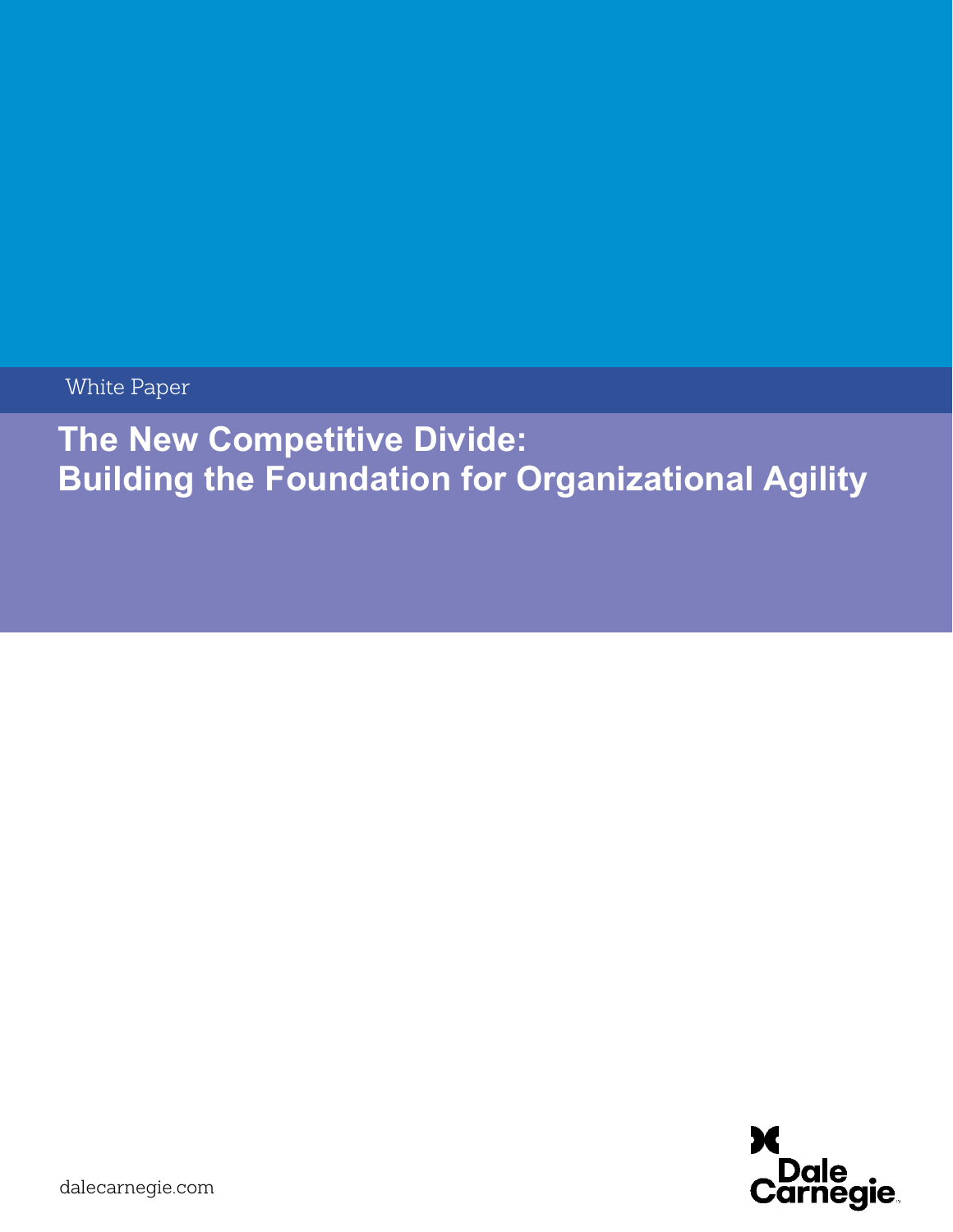# **The Building Blocks of Organizational Agility**

Today, organizations in every industry need to gather and act on information, make decisions quickly and implement change to meet rapidly evolving requirements of customers and the business environment. Many people call the ability to do so successfully "agility."

The foundations for agility are at the heart of Dale Carnegie's approach to relationships and the

interpersonal skills he began teaching decades ago. Agility involves seeking out new information and embracing continuous change in a collaborative way – without resistance, bias or resentment.

There are many things that can inhibit an organization's ability to be agile: bureaucracy that slows down processes, internal politics that prolong decision-making, silos that obfuscate the root causes of problems and ownership of solutions, and a lack of trust that makes communication difficult, to name just a few. When these barriers to agility exist, the fix isn't simple, but neither is it insurmountable.

"Keep your mind open to change all the time. It is only by examining and reexamining your opinions and ideas that you can progress."

- Dale Carnegie

### **What makes an organization "agile"?**

Efficient tools and processes that make use of the advantages today's technology offers, along with accurate data, are essential. Organizations need to proactively ask the right questions, gather, share and analyze information – the impetus for change – and then make decisions and act.

But no amount of data will help a company become agile if there's no genuine desire to listen to what the data says. And those who lack confidence often lack the courage to truly listen. That's why it takes more than smart people and good data to become agile. Along with good tools and processes, it takes the right combination of resilience, social intelligence and capacity for action, aligned with a clear organizational purpose, to create a strong foundation for agility.

This paper presents Dale Carnegie's latest research on the role of agility in adapting to the rapidly evolving workplace. We discuss agility specifically in the context of the massive changes that are anticipated from the implementation of artificial intelligence (AI), and we provide a framework for leaders, addressing important considerations for those who want to approach building agility within their organization in a deliberate way.

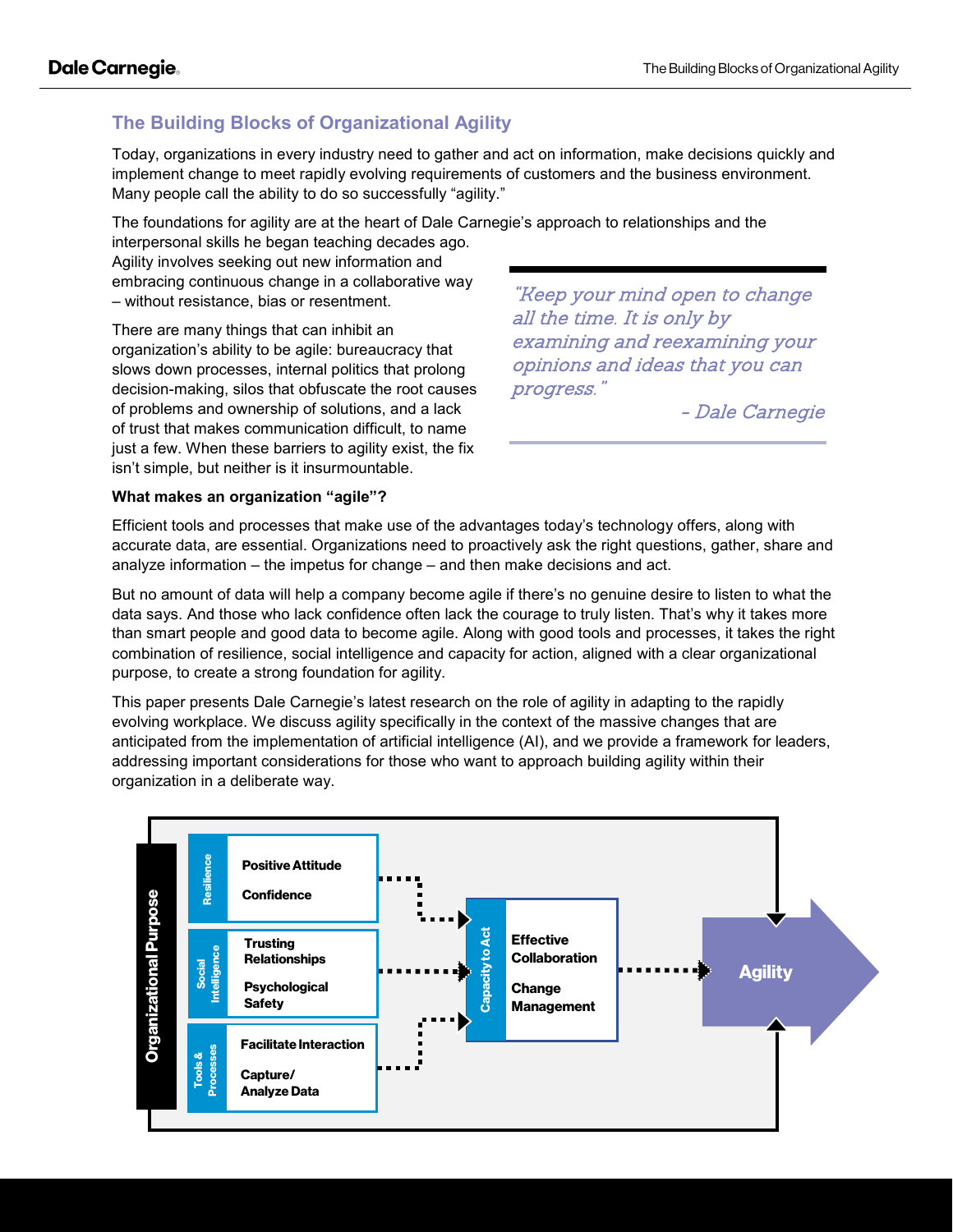# **Designate True North: A Customer-Centered Purpose Supports Agility**

## *A clear purpose, focused on creating value for customers, enables agility in several ways.*

A study by Dale Carnegie & Associates exploring high-performing corporate cultures<sup>[1](#page-2-0)</sup> confirmed the importance of having a strong customer focus. The research identified a subset of particularly successful companies and examined how their attitudes and actions differed from the rest. One of the ways in which senior leaders at these winning organizations thought differently from those in other companies was their strong emphasis on the customer.

Agile organizations expect to operate in an environment where the path forward isn't set in stone; it's understood that new information may prompt a course adjustment at any time. A customer-centered purpose is the compass that allows employees to continue to navigate toward the ultimate objective, even as the path there takes unexpected turns. A clear focus on creating value for the customer provides a true north for everyone in the organization and supports agility in several ways.

First, it provides the reason for change: to fulfill the purpose more fully by meeting customer needs more efficiently and/or effectively. This, in turn, empowers engaged employees to suggest and advocate for changes that will make the organization more responsive in providing value for customers. Purpose also helps connect businesses with their customers, and customers have increasingly become a good source of intellectual capital for co-creation of value.

A clear focus on creating value for the customer provides a true north for everyone in the organization and supports agility in several ways.

In addition, having a shared goal (the customer-centered purpose) that supersedes functional metrics helps break down silos and also helps people work through conflict. When disagreements arise over strategy and tactics, a shared commitment to delivering on the organization's purpose can help keep people in dialogue, working together toward a solution. When competing priorities threaten to complicate the decision-making process, a customer-centered purpose provides people with a reliable way to assess their relative importance, make trade-off decisions and then explain those decisions to others with confidence.

Finally, having a customer-centered purpose that employees can connect their achievements to helps each person see the value of what they do. This purpose-driven work increases engagement — and engaged employees help make organizations more agile. When the direction is clear, empowered people will naturally innovate new and better ways to get there in the fastest way possible.

But communicating the organization's purpose is just the first step toward agility. Leaders must also foster skills and an environment that encourages agility. They must build agility in a deliberate way.

### **Foster a Resilient Workforce**

#### *Agility requires accepting a certain level of risk. Resilience, therefore, is essential.*

In his advice on becoming successful, Dale Carnegie said, "[d]evelop success from failures. Discouragement and failure are two of the surest stepping stones to success." Agile organizations understand the truth of that advice. The reward for speedy decision-making is the chance to beat competitors to market with innovation. Agile organizations must willingly accept a certain level of risk (with that level depending on the type of business and stakes involved) that comes with empowering employees to act without waiting for every last option to be fully vetted.

<span id="page-2-0"></span><sup>1</sup> *Transforming Attitudes and Actions: How Senior Leaders Create Successful Workplace Cultures*, Dale Carnegie & Associates, 2017.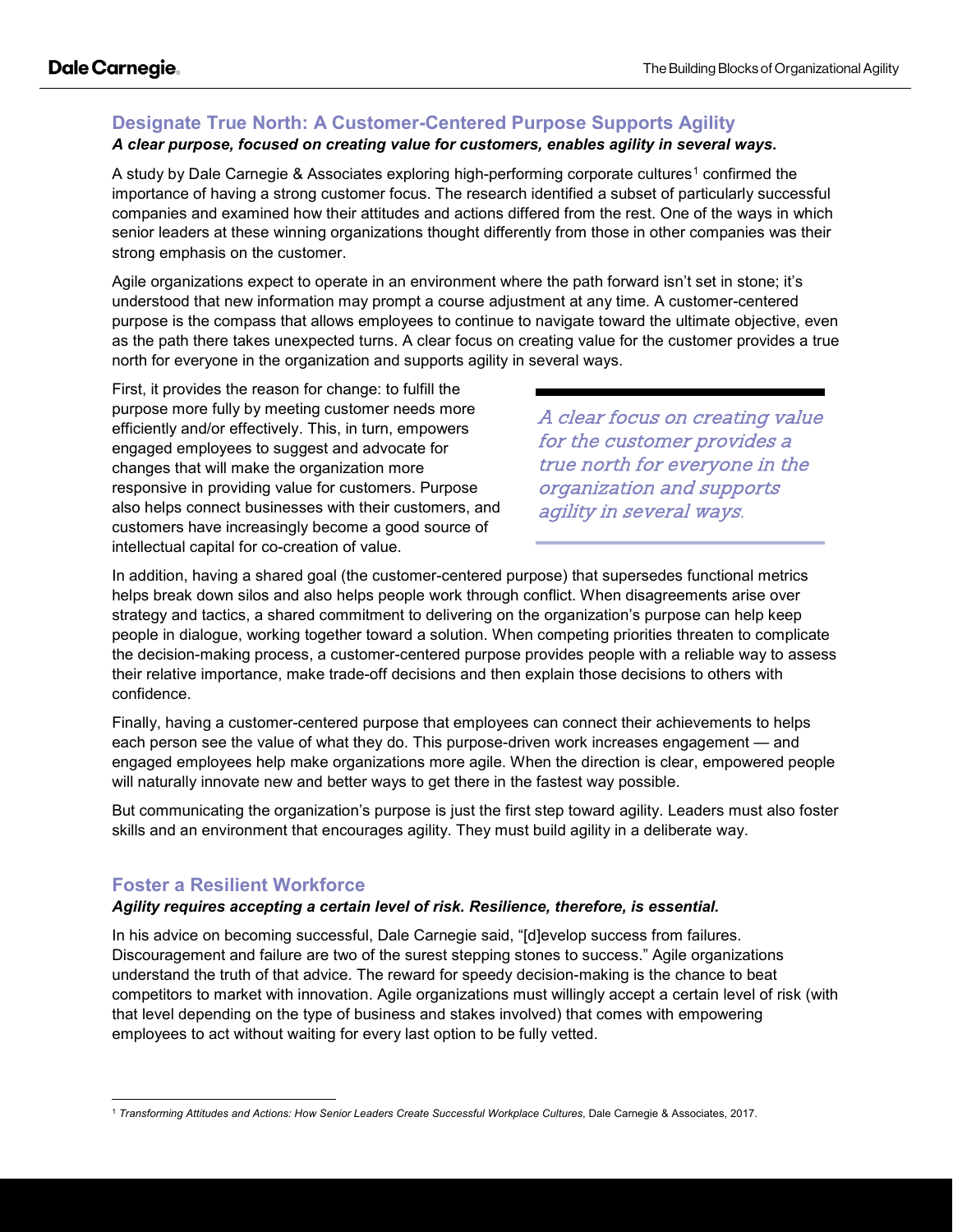In short, agile organizations experiment to learn, and there will inevitably be an occasional misstep. It's not that those in agile organizations take decisions lightly or expect to fail. On the contrary, they are confident their decisions are the right ones and believe that changes will be successful. But they understand that, occasionally, they will be wrong. That's when an organization and its people need resilience. Confidence and a positive outlook support a mindset that is open to information, primed to succeed and makes people more resilient when faced with adverse situations. They also play important roles in enabling people to listen, learn and achieve.

### *Promote Positivity*

People with a positive outlook expect — and get — positive outcomes more often than those without it. In many situations, positivity also enhances problem-solving and decision-making and helps people think more flexibly, innovatively and creatively.<sup>[2](#page-3-0)</sup> Scientists theorize that positivity allows humans a broader range of potential thoughts and behaviors (as opposed to negativity, which limits them), and that, over time, this helps people build their own physical, intellectual, social and psychological resources.<sup>[3](#page-3-1)</sup> In the long run, these resources are what help people "bounce back" from adverse experiences.

Why does strengthening people's ability to bounce back make organizations more agile? Because failure can be scary, especially when we expect to be blamed for it. People who fear failure find it harder to accept feedback, take ownership of problems and make decisions; it can be paralyzing. Fortunately, organizations can develop an environment that minimizes that fear by creating a positive corporate culture that supports risk-taking and makes it okay to fail. Leaders can start by admitting their own mistakes — and they shouldn't be quick to blame others. Principle number one, according to Dale Carnegie, has always been, "Don't criticize, condemn or complain."

Self-confident people can better focus on taking in new information and recognizing its potential usefulness, rather than being concerned about how they'll respond or shift blame if the news isn't good.

#### *Build Self-Confidence*

Self-confidence is very different from over-confidence and arrogance; it involves someone's belief in their abilities and a view that, in general, they can accomplish what they set out to do. It's derived from both our own beliefs about ourselves and our interactions with the world around us.



Self-confident people can better focus on taking in the new information and recognizing its potential usefulness, rather than being concerned about how they'll respond or shift blame if the news isn't good.

This is critical for employees of agile organizations. Important information can come from anywhere, from big data and AI-generated analysis to 1:1 conversations with employees or customers.

<span id="page-3-0"></span><sup>2</sup> Isen, Alice M. "An Influence of Positive Affect on Decision Making in Complex Situations: Theoretical Issues with Practical Implications." *Journal of Consumer Psychology*, vol. 11, no. 2, 2001, pp. 75–85., doi:10.1207/s15327663jcp1102\_01.

<span id="page-3-1"></span><sup>3</sup> Fredrickson, B L. "The role of positive emotions in positive psychology. The broaden-and-build theory of positive emotions" *American psychologist* vol. 56,3 (2001): 218-26.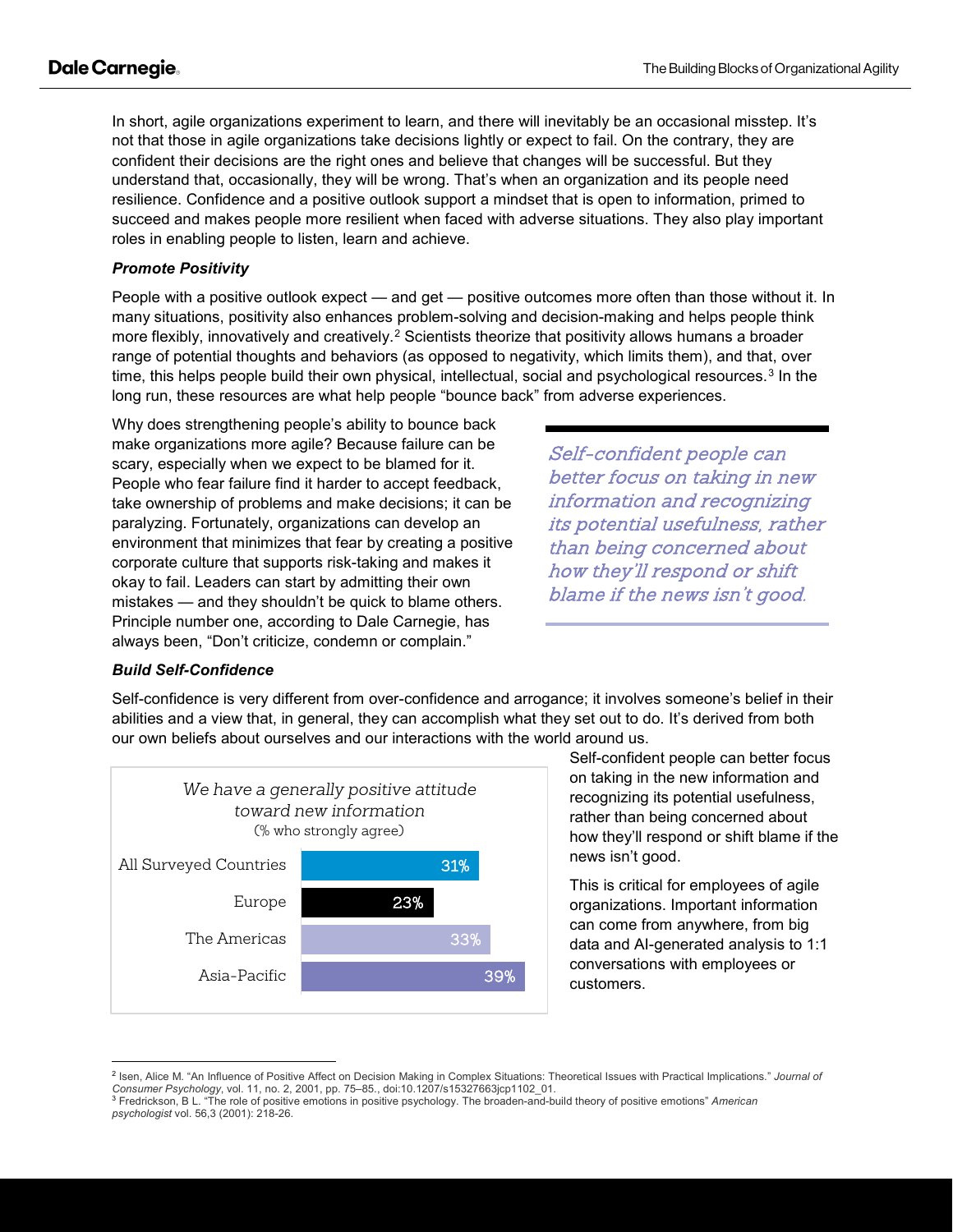Yet in a recent survey of more than 3,500 full-time employees across eleven countries<sup>[4](#page-4-0)</sup>, on average only 31% of respondents strongly agree that people in their organization have a generally positive attitude toward new information. This suggests that many organizations have work to do when it comes to integrating these important attitudes into their corporate culture.

As stated earlier, operating as an agile organization can yield great dividends in a market that values speed, but it also means accepting the occasional mistake. Learning from those mistakes is critical, and research shows that learning is facilitated when individuals possess self-confidence and positive attitudes.[5](#page-4-1)

When it comes to a positive attitude, senior leaders set the tone, but mid-level and frontline leaders are also in a good position to provide specific positive feedback that can increase self-confidence in their teams. In organizations aspiring to agility, modeling genuine positivity and building self-confidence — that is, fostering resilience — should be priorities.

#### **Improve Social Intelligence Throughout the Organization**

#### *Social intelligence is what creates an environment of trust and psychological safety.*

Artificial intelligence is making headlines and changing the way people live and work, but experts suggest that how well analytical techniques scale up in reality will depend heavily on the quality of a company's human skills and capabilities, including social intelligence. In fact, agility in today's world involves maximizing the human-machine partnership. While machine learning capabilities are growing rapidly, humans still retain the advantage in some areas, including tasks that require high levels of social intelligence.

More than 7 out of 10 respondents said the type of skills they believe are most likely to be needed in the future to avoid job loss to AI are soft skills.

Social intelligence is critical for agility, as it underpins several key organizational competencies we will discuss later in this

paper: *effective collaboration, creative intelligence* and *change management.* People with strong social intelligence can connect with others, build trusting relationships and navigate complex social environments. They have the ability to influence colleagues and get people to cooperate. Their behaviors create an environment of psychological safety that supports appropriate risk-taking and encourages all team members to contribute ideas and share perspectives. These skills are essential for agile organizations trying to innovate and make informed assessments of which new ideas have the best chance of success. In fact, research suggests that people with strong social intelligence contribute more to creative performance.<sup>[6](#page-4-2)</sup>

That explains why, when it comes to upskilling for the future, there is considerable focus on soft skills. Dale Carnegie's survey referenced earlier asked respondents which skills they feel will be needed to stay competitive as artificial intelligence and automation become more widespread in the workplace. More than 7 in 10 chose soft skills over hard (STEM) skills (73% vs. 27%). And while a baseline familiarity with technology is increasingly table stakes for leadership roles, our survey results agree with other studies that suggest soft skills such as communications skills, critical thinking, creativity, empathy and teamwork are becoming more important.[7](#page-4-3)

<span id="page-4-0"></span><sup>4</sup> Dale Carnegie & Associates Research on attitudes toward Artificial Intelligence conducted in USA, India, China, Taiwan, Germany, U.K., Sweden,

<span id="page-4-1"></span>Norway, Italy, Canada and Brazil, January 2019.<br><sup>5</sup> Komarraju, Meera, and Nadler, Dustin. "Self-Efficacy and Academic Achievement: Why Do Implicit Beliefs, Goals, and Effort Regulation Matter?" Learning and Individual Differences, Vol. 25, 2013, pp. 67–72.

<span id="page-4-2"></span><sup>6</sup> Rahim, M. Afzalur. "A Structural Equations Model of Leaders' Social Intelligence and Creative Performance." *Creativity and Innovation Management*, vol. 23, no. 1, 2013, pp. 44–56., doi:10.1111/caim.12045.

<span id="page-4-3"></span><sup>7</sup> Spar, Benjamin, et al. "2018 Workplace Learning Report: The Rise and Responsibility of Talent Development in the New Labor Market." *LinkedIn Learning*, 2018, learning.linkedin.com/content/dam/me/learning/en-us/pdfs/linkedin-learning-workplace-learning-report-2018.pdf; Bersin, Josh. "Catch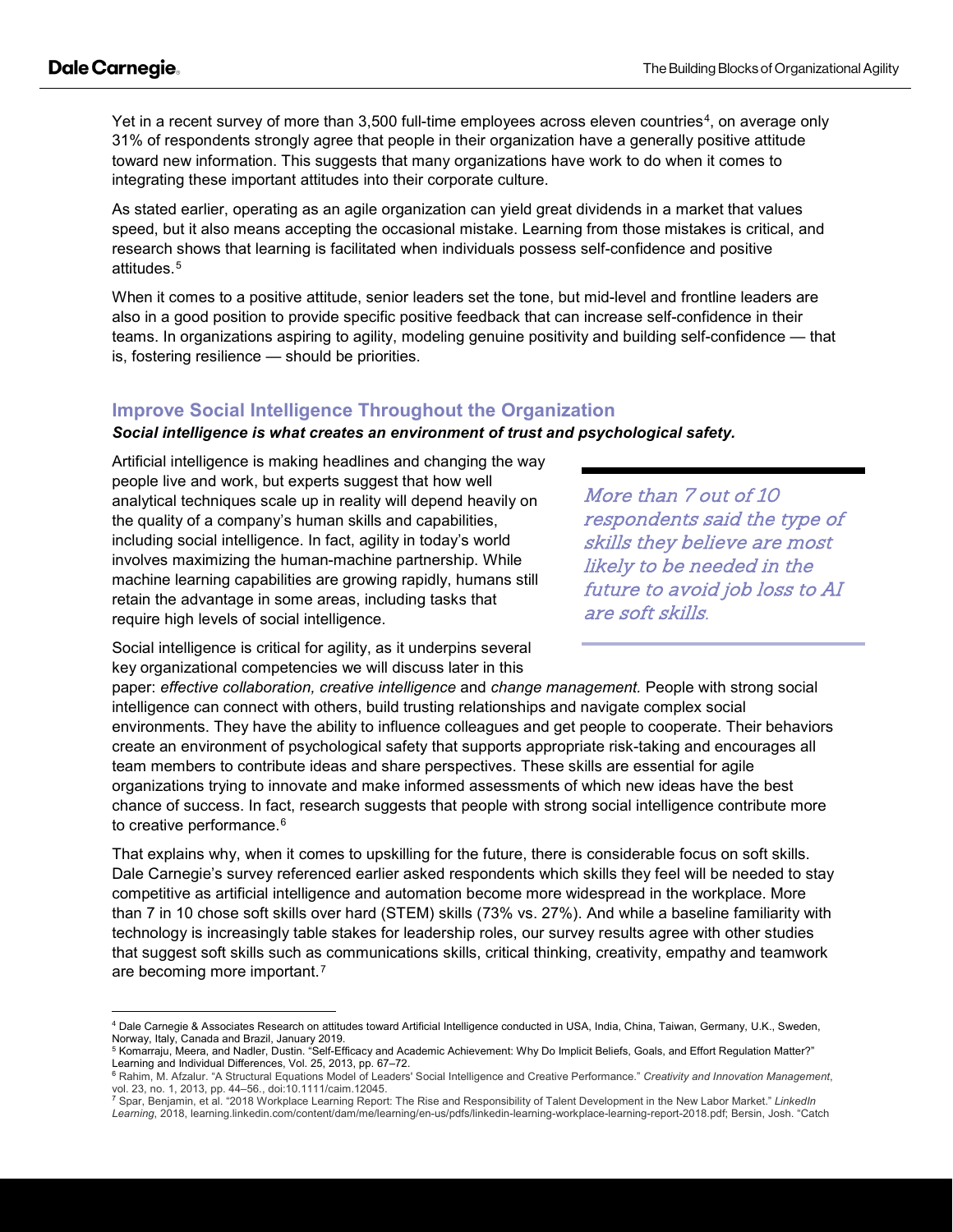

As routine tasks shift to machines, companies must make learning part of everyone's job, assess roles on a routine basis to understand which activities will become automated, and determine what skills people will need to be able to pivot toward the tasks that remain.

In our survey, 68% of respondents said that getting additional training would be very or extremely important to avoid losing their job, given advancements in AI in the workplace. As the chart at left shows, most are looking to their employers to provide that training. The chart below reveals the percent of VP-level respondents who said a given skill is one they feel will be important for preparing people to work



in an organization using AI, contrasted with the percent of all respondents who have received training on that skill in the past three years. These data suggest gaps for leaders to consider as they develop their workforce to support agility.

# **Develop Effective Tools and Processes**

#### *Gather quality data through interactions with employees and customers to generate insights. Remove obstacles to speed and productivity.*

Agile organizations view customers and employees as integral to the value creation process; they're the people who have ideas that can help innovate to improve products and experiences. They need tools and

the Wave: The 21st-Century Career." *Deloitte United States*, 31 July 2017, www2.deloitte.com/insights/us/en/deloitte-review/issue-21/changing-natureof-careers-in-21st-century.html.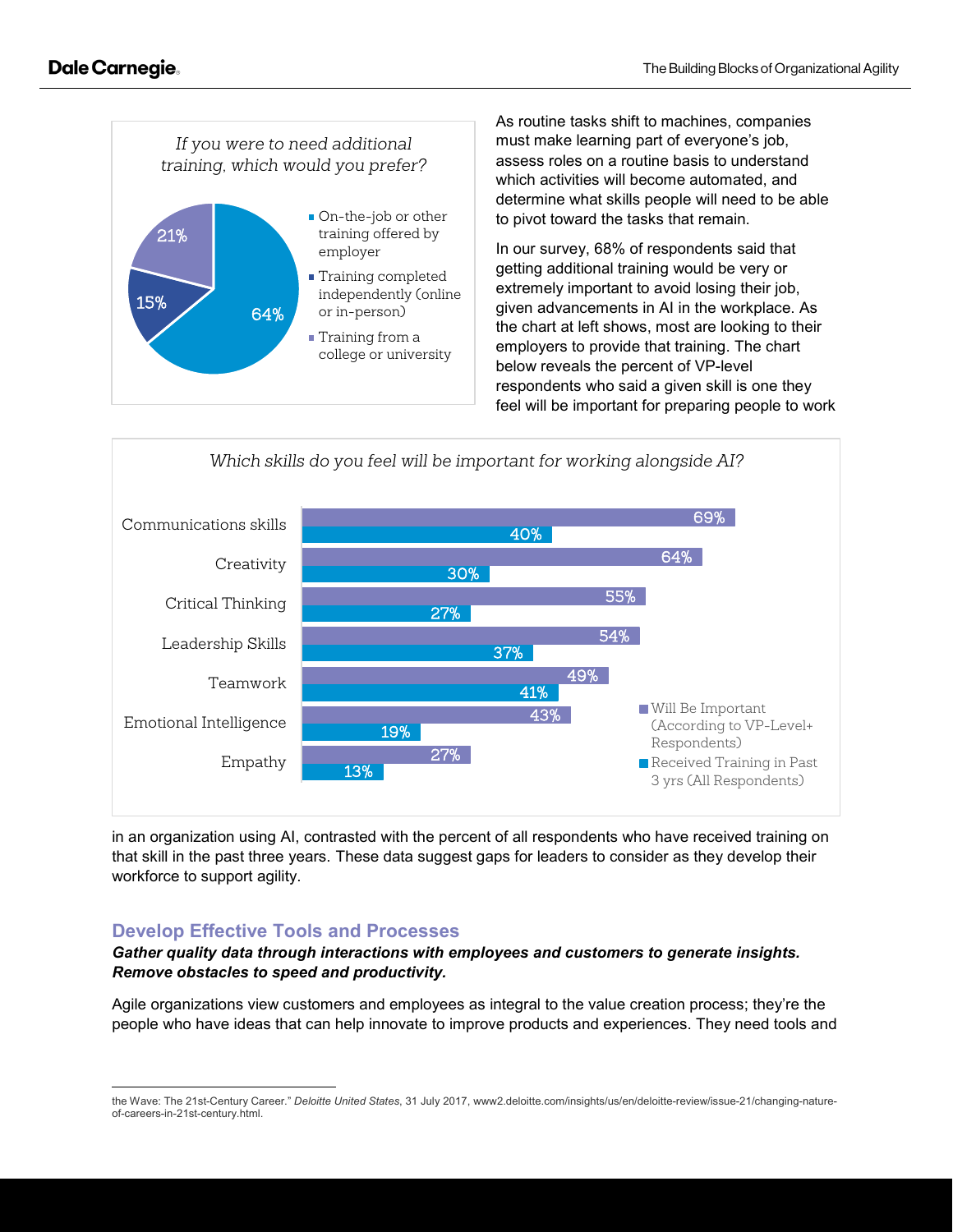processes that help them capture quality data and facilitate interactions that can lead to co-creation of value and the removal of barriers to productivity and innovation.

There are many tools, platforms and techniques to choose from, with new ones becoming available all the time. Whether a firm's data collection process is technologically sophisticated or not is less important than their asking the right questions, facilitating meaningful interactions with employees and customers, and analyzing feedback and data promptly to turn it into insights that can be acted upon.

Speed requires that leaders ask and listen intently to employees who identify obstacles to productivity and decision-making and take action to reduce or eliminate them. Demonstrating a high level of responsiveness to these types of issues is critical for leaders if they expect employees to be engaged and continue to speak up with ideas to improve the business.

# **Enhance the Capacity for Action**

#### *When faced with new insights, agile organizations are willing and able to act on them.*

Agile organizations have the ability to change in response to insights on the evolving requirements of customers and the business environment – and they do it quickly, without provoking resistance or resentment among employees.

New information is the impetus for change, but just 30% of survey respondents strongly agree that their organization has the capacity to act in response to it.

Enhancing an organization's capacity for action involves supporting the collaboration and creative intelligence that drives innovation, and effectively leading continuous change.



#### *Encourage effective collaboration*

When insights emerge, information-sharing is critical. Turning insights into innovation requires both effective collaboration and creative intelligence, which is the ability to frame what's known in new ways, find meaningful connections and generate innovative solutions that create value for customers.

To innovate, companies must bring together the necessary data, knowledge, expertise, creativity and judgment from across the organization to make decisions about how to respond – and do it quickly.

Fortunately, humans – whether they realize it or not – have a great deal of creative intelligence. A clear purpose, combined with leaders who empower and engage their employees in an environment characterized by high social intelligence – that is, one of trust, collaboration and high psychological safety – unleashes people's inherent creativity to solve problems and create value for customers and the organization.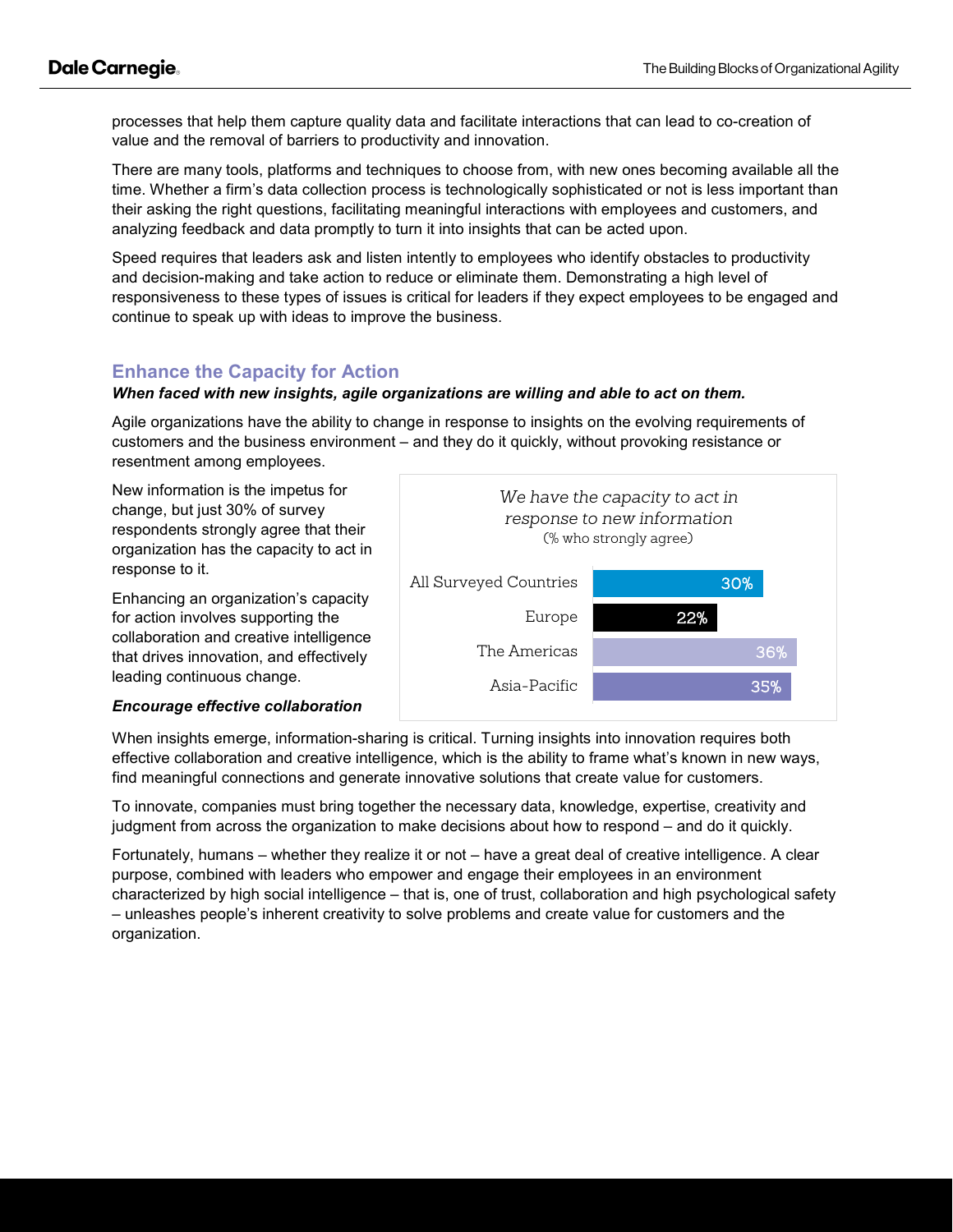But sharing new information isn't a strength in many organizations: Only 29% of respondents in our survey strongly agree with the statement, "We are open to and share new information that may influence how we do our work."

Cross-functional teams can help strengthen an organization's information-sharing network and address new challenges efficiently, given the right conditions. Psychological safety is imperative.



Small teams made up of members with social intelligence who know and trust one another, along with strong executive support, clearly defined roles and permission to approach the problem without unnecessary constraints are all factors in successful collaboration through teams.<sup>[8](#page-7-0)</sup>

Teams aren't the only solution to effective collaboration, though, and research cautions against the assumption that highly matrixed teams are the definitive answer.[9](#page-7-1) A corporate culture that is supportive of information-sharing and creative intelligence, in an environment of psychological safety, may be more important than any particular organizational structure.

#### *Master change management*

Moving from inspiration to reality always requires change, making the mastery of change management a necessary element of agility. Changes may be small or large, but agile organizations recognize change management – a systematic approach to the transformation of goals, processes and technologies – as a core leadership discipline.

Involving employees in initiating ideas for change is key for agility; those who are closest to the needs of customers are in the best position to identify problems and generate solutions. What's more, employees who have a hand in ideating the change from the beginning will be instant advocates.

Impetus for change in agile organizations can come from anywhere. Depending on where it originates, it may require the implementation of broader changes involving other departments or the entire company. Doing this effectively means building trusting and dynamic relationships that inspire, engage and align efforts to realize the desired organizational outcomes.

Trust underpins effective communication, and one of leadership's primary responsibilities in change management is to communicate the need for change in a way that connects it to the organization's purpose, appeals to employees' motives, makes the change objective clear and creates accountability.

Since success depends on trust in leadership, it's important to note that creating and maintaining trust in senior leadership is a challenge in many organizations. This was underscored in the response to a survey question exploring respondents' attitudes toward implementation of AI in the workplace. The chart at left, with respondents broken out by job level, reveals that employees' trust in their senior leadership to make the right decisions regarding implementation of AI has an inverse relationship with the respondent's position in the organizational hierarchy.

<span id="page-7-1"></span><span id="page-7-0"></span><sup>8</sup> Erickson, Lynda GrattonTamara J. "Eight Ways to Build Collaborative Teams." *Harvard Business Review*, Nov. 2007, hbr.org/2007/11/eight-ways-tobuild-collaborative-teams; "Guide: Understand Team Effectiveness." *Re:Work*, Google, 2016, rework.withgoogle.com/subjects/teams/. <sup>9</sup> Brecheisen, Jeremie, et al. "3 Steps on the Path to Agility." *Gallup.com*, 7 Sept. 2018, www.gallup.com/workplace/241793/steps-path-agility.aspx.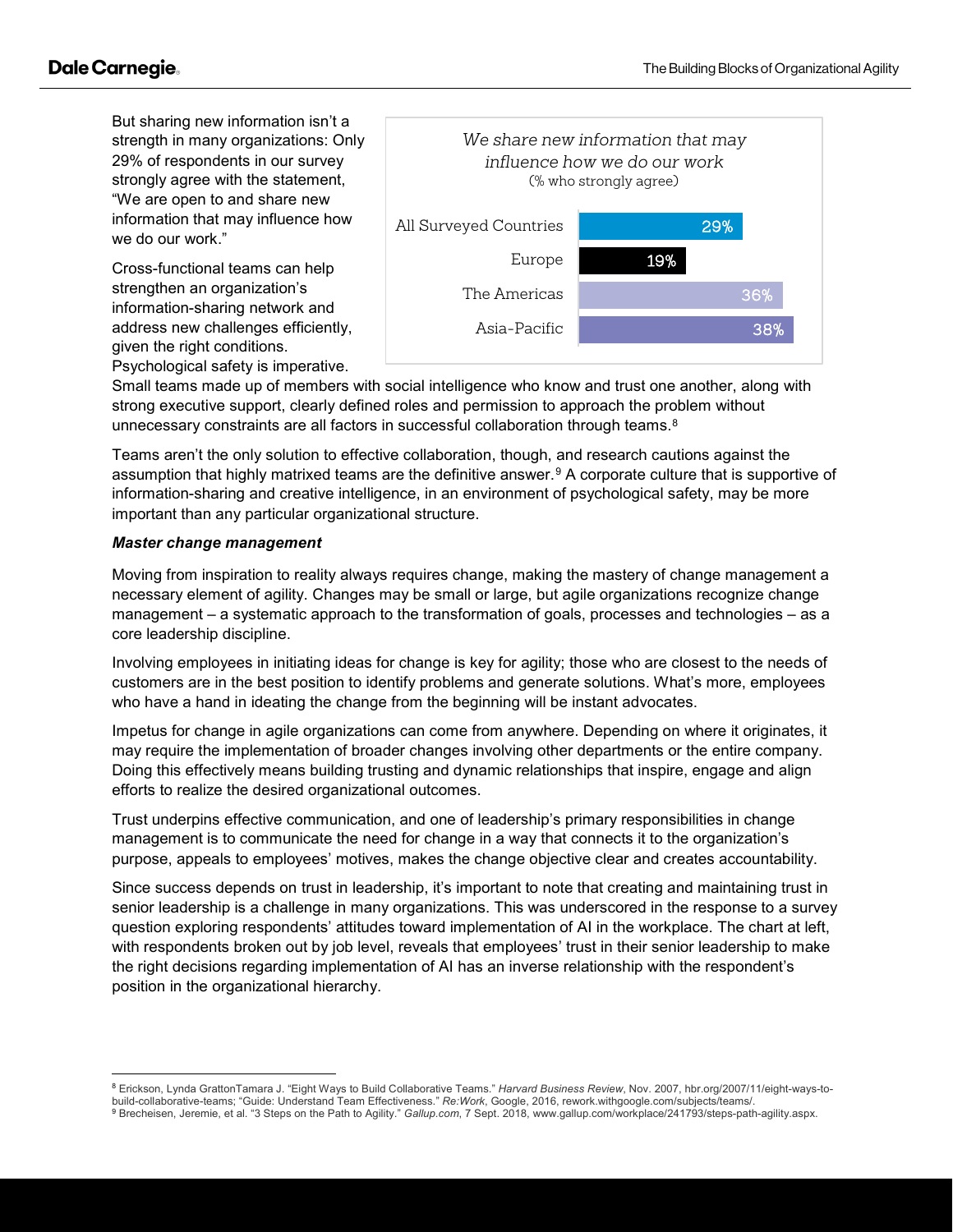

Only about a quarter of individual contributors (those with no direct reports) say they have a high level of trust in their leadership, compared with about half of managers and nearly two-thirds of respondents at the director level or above.

People's reaction to the idea of change varies. Some people will embrace it, immediately seeing the upside potential, others will be skeptical, and the rest will fall in the middle, waiting to see what happens.

Leaders must determine where each of their employees fall on the changereaction continuum. It's also the leader's responsibility to calm fears,

address concerns and help each person see the importance of their role in the change and the personal benefit that will result. It requires trying honestly to see the change from others' point of view, recognizing that their past experiences are what lead to their beliefs that in turn drive their initial actions in response to change.

Leveraging those who embrace the idea first can help build momentum for the change. Leaders should encourage these advocates and praise early wins. This provides evidence that the change is possible and encourages others to follow. Making the change seem as easy to achieve as possible can give those who are more tentative the confidence to try.

A leader's role is to work with varied reactions to the idea of the change, guide the transformation and ensure that frontline leaders are also equipped and motivated to do the same.

# *The Bottom Line*

Agility requires an openness to new information and learning, a positive attitude toward change, and confidence that it can succeed. It thrives in an environment of trust and psychological safety, where people are empowered, engaged and connected to a customer-centered purpose. And it requires an effective set of tools, processes, creative and social intelligence, and competent change leadership.

Agile organizations free people to experiment, adapt and innovate. As the pace of change accelerates and AI gains momentum, these imperatives have become higher profile, but in reality, they've always been part of the attributes that put people and companies ahead.

"All life is a chance. The [person] who goes farthest is generally the one who is willing to do and dare." - Dale Carnegie

To learn more about how Dale Carnegie Training can help you strengthen the foundations of agility in your people and organization, contact your local Dale Carnegie office today. Please go to: dalecarnegie.com/office